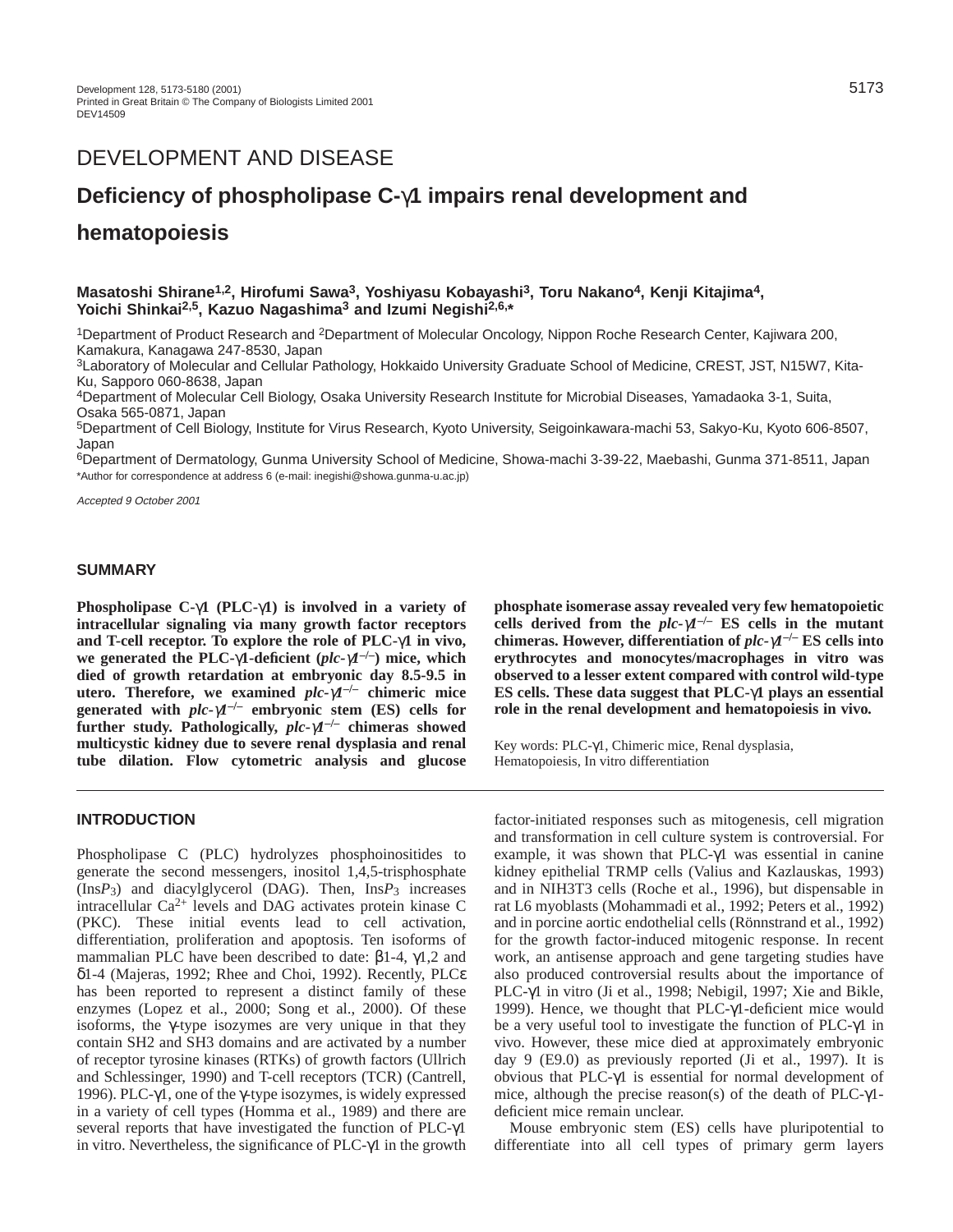#### 5174 M. Shirane and others

(Doetschman et al., 1985). Chimeric mice constructed with homozygous mutant ES cells enables the examination of the function of targeted genes that would cause embryonic lethality in adult homozygous mutant mice. For example, both plateletderived growth factor B (PDGFB)- and PDGF receptor β (PDGFRβ)-deficient mice exhibited hematological disorders, failure of cardiac and smooth muscle development and defects in kidney glomeruli because of the absence of mesangial cells (Levéen et al., 1994; Soriano, 1994). Some phenotypes of homozygous mutant mice are preserved and represented in the adult  $p\,q\,g\,f^{-/-}$  and  $p\,q\,g\,f\,f^{-/-}$  chimeric animals (Crosby et al., 1998; Lindahl et al., 1998).

Recently, the pluripotentiality of ES cells has received a great deal of attention not only from those working in biological sciences but also from those in regenerative medicine. Nakano et al. demonstrated that ES cells could differentiate to erythroid and myeloid lineages by co-culturing with the stromal cell line, OP9 (Nakano et al., 1994). In the present study, we investigated the function of PLC-γ1 in vivo using  $plc-\gamma l^{-/-}$  chimeric mice and the potentiality of differentiation of *plc-*γ*1*–/– ES cells in vitro. These approaches allowed us to assess the developmental effects of the loss of PLC-γ1 protein by exploring the contribution of *plc-*γ*1*–/– cells in vivo and in vitro.

#### **MATERIALS AND METHODS**

#### **Gene targeting of the PLC-**γ**1 targeting vector**

Four independent phage clones corresponding to the *plc-*γ*1* locus were obtained from a genomic DNA library of 129/Sv mouse (Stratagene). The *Xba*I-*Hin*dIII fragment (~17 kb) coding the functional domains (X, SH2, SH3 and Y) of *plc-*γ*1* was deleted and replaced with a *PGKneo*-polyadenylate [poly(A)] cassette. The targeting vector contains 1.0 kb of homology 5′, and 8.0 kb 3′ of the drug resistant gene and a *PGK-TK*-poly(A) cassette. The linearized targeting vector was transfected into E14 ES cells (100 µF, 300V, 2 pulse). Cells were selected in G418 (300  $\mu$ g/ml) plus gancyclovir (1  $\mu$ M) for 7~9 days. Homologous recombination events were screened by PCR and reconfirmed by Southern blot analysis. Two independent *plc-*γ*1*+/– clones were obtained. Furthermore, three independent *plc-*γ*1*–/– ES clones were obtained by culturing the *plc-*γ*1*+/– ES clones at the concentration of 1.8 mg/ml of G418 for 7 days.

The wild-type and  $plc-\gamma l^{-/-}$  ES clones were microinjected into the blastocysts from C57/BL6 (B6) mice to generate the control and the *plc-*γ*1*–/– chimeric mice. The *plc-*γ*1*+/– ES clones were used to generate the PLC-γ1 homozygous null mutant mice.

#### **Western blot analysis of PLC-**γ**1 and -**γ**2**

The *plc-* $\gamma$ *I*<sup>+/+</sup>, *plc-* $\gamma$ *I*<sup>+/-</sup> and *plc-* $\gamma$ *I*<sup>-/-</sup> ES cells were lysed in lysis buffer [20 mM Tris-HCl (pH 7.6), 150 mM NaCl, 2 mM EDTA, 1% NP-40, 50 mM NaF, 2 mM sodium orthovanadate, 10 µg/ml aprotinin, 10 µg/ml leupeptin and 1 mM PMSF]. Each cell lysate (50 µg/lane) was fractionated on 7.5% SDS-PAGE, transferred to an immobilone™ membrane (Millipore) and blotted with a rabbit polyclonal antibody generated against the SH2-SH2-SH3 region of the rat PLC-γ1 protein (Santa Cruz) or against a synthetic peptide corresponding to residues 1213-1232 of the human PLC-γ2 protein (Santa Cruz). Specific proteins were visualized with an ICL western blotting kit (Amersham) according to the instructions of the manufacturer.

#### **Histopathological analysis**

For histopathological analysis, after anesthesia by perioneal infusion of Nembutal, mice were perfused with physiological saline followed by 4% paraformaldehyde (PFA) in PBS. And all tissues were dissected rapidly, placed in the same fixative overnight at 4°C, dehydrated and embedded in paraffin wax. The tissues were then sectioned (6 µm thickness) and used in histological examination and in situ hybridization. The detection of the Y-chromosome DNA was carried out according to the method of Grounds et al. (Grounds et al., 1991). Briefly, the specific probe for Y-chromosome of BALB/c mice was labeled with digoxigenin-deoxy UTP using PCR labeling (forward primer; 5′-GGACAACTGGAGTGGGAT-GGTGCT-3′, reverse primer; 5′-GACACCAGAGTATAGACATAGATA-3′). Tissue paraffin sections were deparaffinized, fixed with 4% PFA/PBS, and treated with proteinase K (400 µg/ml). After prehybridization, tissue sections were hybridized with hybridization buffer (45% formamide, 5× SSC, 10% dextran sulfate, 100 µg/ml salmon sperm DNA) containing 1 ng/l of digoxigenin-labeled specific probe at 42°C overnight, and washed with  $2 \times$ ,  $1 \times$  or  $0.1 \times$  SSC at 37°C for 15 minutes. The signal was detected using the digoxigenin signal detection kit (Roche Diagnostics) in accordance with the industrial instruction manual.

#### **Tissue contribution of the plc-**γ**1–/– ES cells in plc-**γ**1–/– chimeric mice**

Detection of glucose phosphate isomerase (GPI) isozymes was performed as described previously (Bradley, 1987). Red blood cells were separated by density centrifugation on fresh blood (diluted 1:4 with 0.38% (w/v) trisodium citrate in PBS) on a lymphocyte separation medium (WAKO) according to standard procedures. The isolated tissue samples were quickly frozen, thawed into equal volumes of distilled water and homogenized with a micropestle. These homogenates were frozen in liquid nitrogen and then lysed by three rounds of freezing and thawing. After centrifugation, the supernatants were diluted 10- to 50-fold with distilled water and applied on Titan III Zip Zone cellulose acetate membranes (Helena Laboratories). Samples were electrophoresed in a Zip Zone chamber (Helena Laboratories) for 1.5 hours at 180 V at 4°C. To 1.0% agarose containing 15 mg fructose 6-phosphate (Sigma), 2 mg nicotinamide adenine dinucleotide phosphate (NADP; Sigma), 0.36 mg phenazine methasulfate (PMS; SIGMA), 2 mg methylthiazolium tetrazolium (MTT; SIGMA) at 55°C, 10 Units of glucose 6-phosphate dehydrogenase (SIGMA) were added. The overlay was mixed and poured over the cellulose acetate membranes. The GPI isozyme bands appeared in darkness in a few minutes. Relative levels of the GPI isozymes were quantified by densitometry software (PDI).

#### **Flow cytometric analysis of thymocytes, lymph node cells, splenocytes and bone marrow cells**

Thymocytes, lymph node (LN) cells, splenocytes and bone marrow (BM) cells (1×10<sup>6</sup> cells/each) were prepared from the control and *plc-* $\gamma l^{-/-}$  chimeric mice and were stained with anti-Ly9.1-fluorescein isothiocyanate (FITC) monoclonal antibody (PharMingen). The cells isolated from B6 mice were used as a negative control. Dead cells were excluded by staining with propidium iodide (Roche Diagnostics). Flow cytomeric analysis was carried out using a FACScan computer and software (Becton Dickinson).

#### **In vitro differentiation of the plc-**γ**<sup>1</sup>+/+, plc-**γ**1+/– and plc**<sup>γ</sup>**1–/– ES cells**

In vitro differentiation of the *plc-*γ*1*+/+, *plc-*γ*1*+/– and *plc-*γ*1*–/– ES cells was performed as described (Nakano et al., 1994).  $1 \times 10^4$  cells of each clone were cultured on OP9 cells with or without erythropoietin (EPO). After 4 days, cells were trypsinized and  $1\times10^5$  cells were replated. Then the number of primitive erythrocytes (EryP) was counted on the seventh day in culture. After 10 days, adherent cells were replated and the number of definitive erythrocytes (EryD) was counted on the 13th day in culture.

1×10<sup>5</sup> cells of each clones were cultured on OP9 cells. After 5 days, the cells were trypsinized;  $1 \times 10^5$  cells were replated and cultured with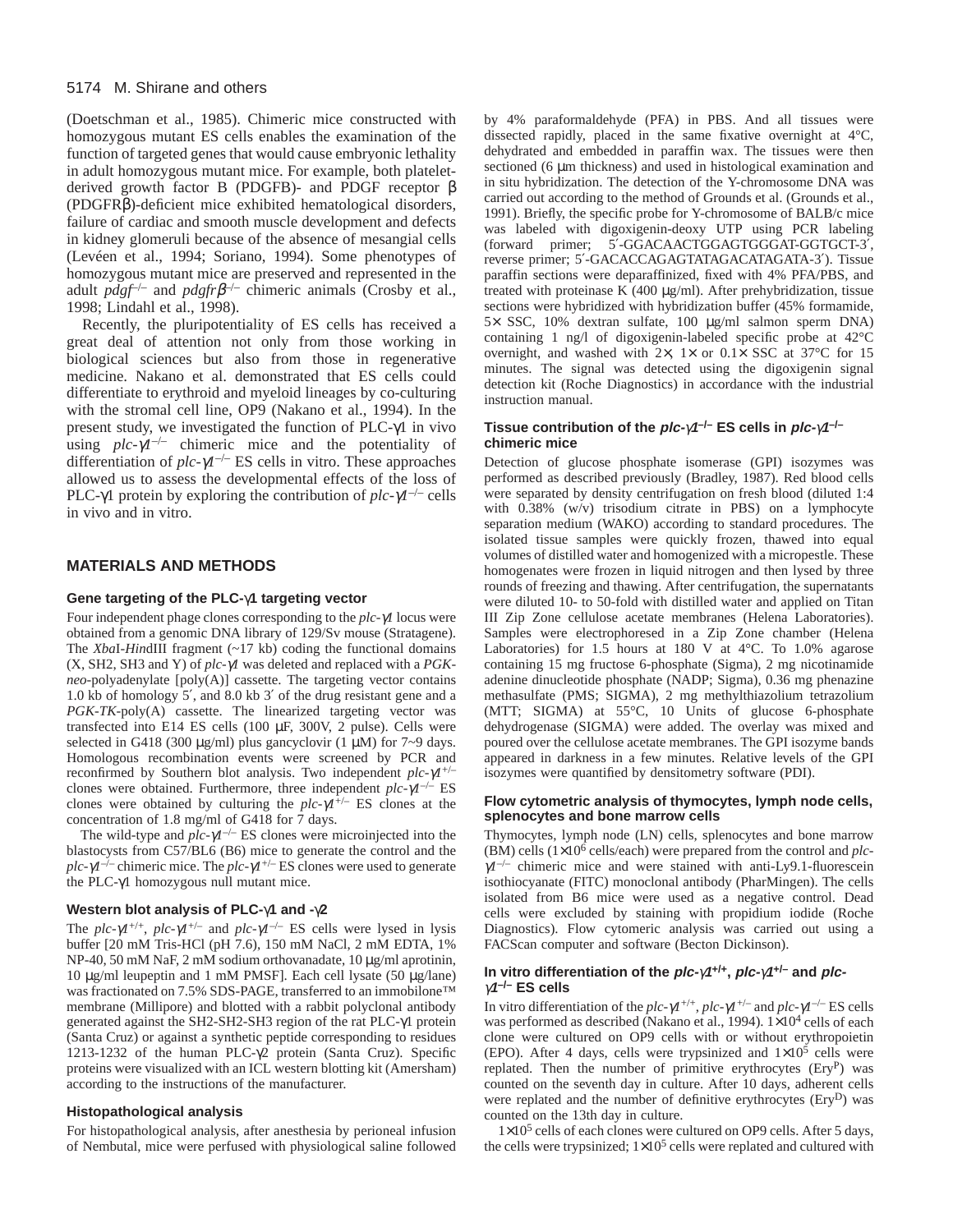The Ery<sup>P</sup>, Ery<sup>D</sup> and monocyte/macrophage colonies were identified by using specific expression markers; Ter-119 for Ery<sup>P</sup> and EryD, and Mac-1 for monocyte/ macrophage, respecively.

#### **Statistical analysis**

All results were analyzed by paired or unpaired Student's *t*-test. *P* values lower than 0.05 were considered statistically significant.

#### **RESULTS**

#### **Gene targeting of the PLC-**γ**1 gene in mouse ES cells**

The PLC-γ1 gene was disrupted by deleting the gene segment encoding the functional domain as described in Materials and Methods (Fig. 1A,B). The *plc-*γ*1*+/– ES clones were used to generate germline knockout mice and *plc-*γ*1*–/– ES clones. Consistent with a previous report (Ji et al., 1997), the germline PLC-γ1 homozygous mutant mice were embryonic lethal and died at E8.5-E9.5 (data not shown). Although PLC-γ1 is clearly indispensable for normal mouse development, the precise cause(s) of embryonic death remains unclear. To further

investigate the role of PLC-γ1 in vivo, we generated *plc-*γ*1*–/– ES cells from the  $plc-\gamma l^{+/-}$  ES cells by culturing with high doses of G418 as described in Materials and Methods. The homozygous mutant ES clones were confirmed by Southern blotting (Fig. 1B). The PLC-γ1 protein was not detected by western blotting (Fig. 1C). In addition, lack of PLC-γ1 protein did not affect the expression level of PLC-γ2 protein. The *plc-*γ*1*–/– ES cells looked morphologically normal

**Fig. 1.** Disruption of the PLC-γ1 gene in mouse ES cells. (A) Genomic structure coding the functional domains of the mouse PLC-γ1 protein, the structure of the targeting vector and predicted structure of the targeted *plc-*γ*1* locus. The location of the hybridization probe, 0.4 kb *Xho*I-*Eco*RI fragment, and the expected sizes of the *Eco*RI and the *Kpn*I fragments that hybridize with the probe are indicated. E, *Eco*RI; Xh, *Xho*I; Xb, *Xba*I; H, *Hin*dIII; K, *Kpn*I. (B) Southern blot analysis of the ES cell clones. The  $plc-\gamma l^{-/-}$  ES cells were selected by culturing the  $plc-\gamma l^{+/-}$  ES cells in the increased dose of G418 as described in Materials and Methods. Genomic DNA isolated from wild-type  $(+/+)$ ,  $plc-\gamma l^{+/-} (+/-)$ and  $plc-\gamma l^{-/-}$  (-/-) ES cells were digested with *Eco*RI (left panel) or *Kpn* I (right panel) and hybridized with the probe shown in (A). The expected sizes of the wild-type and the mutated fragments are 3.3 kb and 1.3 kb, respectively, when digested with *Eco*RI, 8.0 kb and 5.2 kb, respectively, with *Kpn*I. (C) Expression of the PLC-γ1 (left) and PLC- $\gamma$ 2 (right) proteins in the wild-type (+/+), *plc-*γ*1*+/– (+/–) and *plc-*γ*1*–/– (–/–) ES clones.

 $(A)$ 

and grew as well as wild-type ES cells. Two independent *plc*<sup>γ</sup>*1*–/– ES clones and the wild-type ES clones were then injected into B6 blastocysts to create  $plc-\gamma l^{-/-}$  and control chimeric mice, respectively.

## **Histopathological analysis of the plc-**γ**1–/– chimeric mice**

The contribution of the ES cells to chimeric mice (chimerism) can be roughly estimated from the extent of agouti coat color. We analyzed the age-matched (6-8 weeks of age) control and  $plc-\gamma l^{-/-}$  chimeric mice with agouti coat color ranging from 30 to 70%. We could not obtain *plc-*γ*1*–/– chimeric mice showing over 70% agouti coat color, suggesting that extensive chimerism is lethal, as observed in the case of *gata1*–/– chimeric mice (Pevney et al., 1991).

There was no obvious growth retardation in *plc-*γ*1*–/– chimeric mice compared with control chimeric ones (*plc*<sup>γ</sup>*1*+/+). Surprisingly, most of the *plc-*γ*1*–/– chimeras showed clinical signs of abdominal distention and some of these became moribund by three months postpartum. As shown in Fig. 2A, macroscopic examination of the *plc-*γ*1*–/– chimeras revealed marked enlargement of both kidneys with multicystic

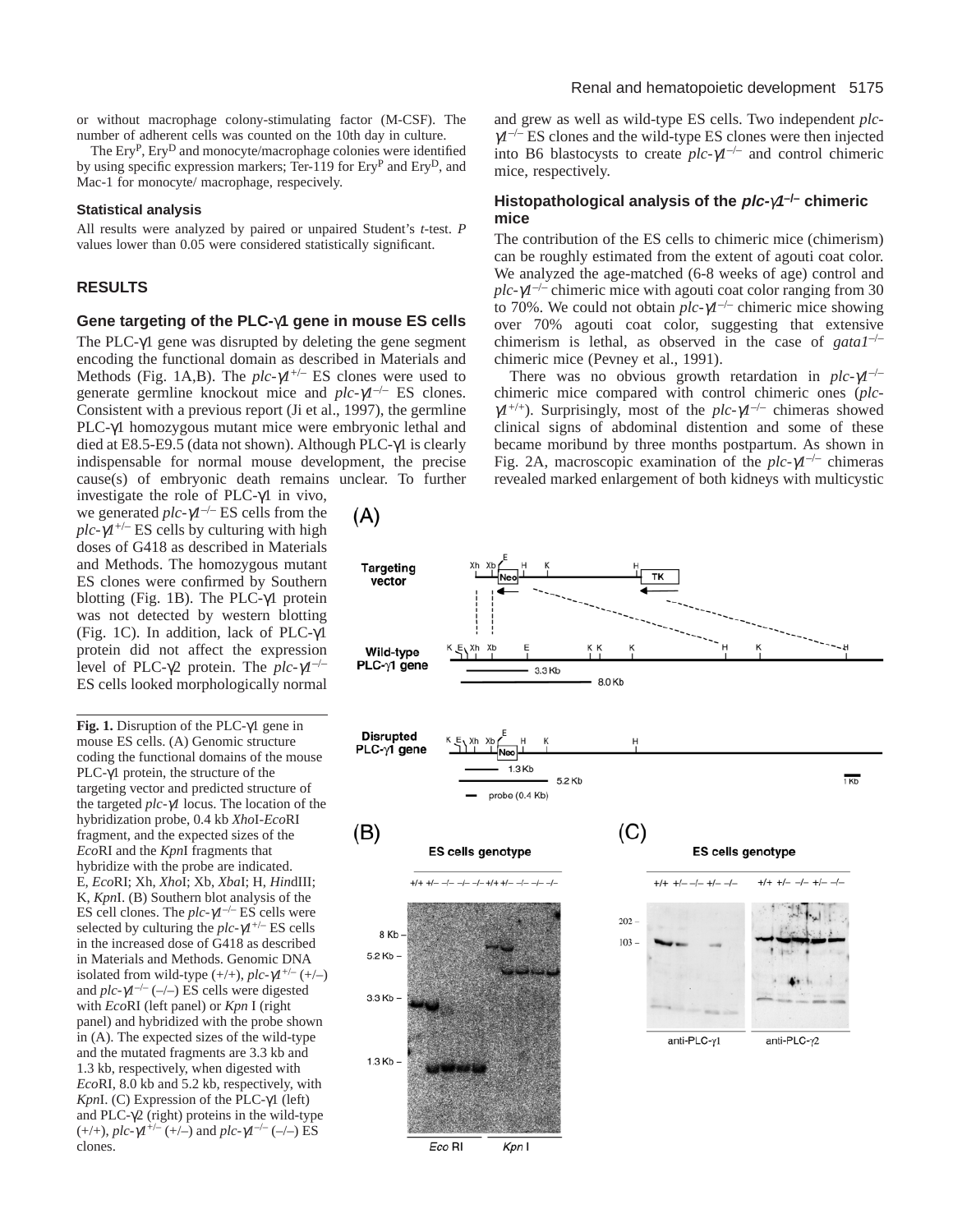

**Fig. 2.** Abnormal appearance of the kidneys of *plc-*γ*1*–/– chimeric mouse. (A) Abdominal cavities of the control (right) and *plc-*γ*1*–/– (left) chimeras. (B) Histopathology of the kidney from *plc-*γ*1*–/– chimeric mice. The specimens of the kidney from  $plc$ - $\gamma l^{-/-}$  chimeric mice were stained with Haematoxylin and Eosin. (C) In situ hybridization of the kidney with a Y-chromosome-specific probe. Dark spots show digoxigenin-positive *plc-*γ*1*–/– cells. \*Normal looking tubules were negative for digoxigenin signals. (D,E) Representative kidney glomeruli in the *plc-*γ*1*–/– and control chimeras. The arrow indicates a sclerotic glomeruli.

appearance. There was no gross abnormality in other organs or tissues including the ureter. Histopathological examinations demonstrated renal cell dysplasia and dilation of tubules in the kidneys of  $plc-\gamma l^{-/-}$  (Fig. 2B). In order to investigate the relationship between the histopathological changes of the kidney and the deletion of PLC-γ1 gene in the chimeric mice, in situ hybridization assay with a Y-chromosome-specific probe was performed in the *plc-*γ*1*–/– chimeric females. Since a parental ES cell carries a Y chromosome whereas a B6 blastocyst has XX or XY, the probe can specifically detect the somatic cells derived from ES cells in female chimeric mice (Ground et al., 1991). The intense signal of the Y-chromosomespecific probe was recognized in the epithelial cells of the

| Table 1. Relationship between the percentage chimerism |  |  |  |  |
|--------------------------------------------------------|--|--|--|--|
| and renal dysplasia                                    |  |  |  |  |

|    | % Chimerism |            |                              |
|----|-------------|------------|------------------------------|
|    | Coat color  | GPI assay* | Renal dysplasia <sup>†</sup> |
| 70 |             | 63         | Severe                       |
| 70 |             | 37         | Moderate                     |
| 60 |             | 56         | Severe                       |
| 50 |             | 41         | Severe                       |
| 50 |             | 30         | Moderate                     |
| 40 |             | 46         | Severe                       |
| 40 |             | 38         | Moderate                     |
| 40 |             | 41         | Moderate                     |
| 40 |             | 26         | None                         |
| 30 |             | 44         | Moderate                     |
| 30 |             | 30         | None                         |

\*Each value was extracted from the data of Fig. 3.

†Renal dysplasia was judged by the extent of cyst formation: severe, many cyst in the whole kidney; moderate, some cyst partially in the kidney; none, no obvious abnormality.

dilated tubules and the dysplastic renal cells of the *plc-*γ*1*–/– kidney (Fig. 2C). As summarized in Table 1, the higher the percentage of chimerism the more severe was the phenotype in the kidneys of mice, suggesting that lack of PLC-γ1 directly influenced renal dysplasia. In contrast to the PDGFB- and PDGFRβ-deficient mice (Levéen et al., 1994; Soriano, 1994), we could not recognize any defects in glomeruli in the *plc-*γ*1*–/– kidney, although some chimeras with severe renal dysplasia showed glomerular sclerosis (Fig. 2D,E), probably a secondary effect of renal dysfunction. Renal cell dysplasia occurred around 2 weeks of age and dilation of tubules was recognized later, suggesting that the primary abnormality of the *plc-*γ*1*–/– kidney is renal cell dysplasia.

# **Tissue contribution of plc-**γ**1–/– ES cells in plc-**γ**1–/– chimeric mice**

PLC-γ1 is widely expressed in a variety of tissues (Homma et al., 1989). We investigated the contribution of  $plc-\gamma l^{-/-}$  ES cells to various tissues, including lymphoid organs, by analyzing the GPI isozymes. The 129/Sv mouse is homozygous for the allele of *gpi-1s<sup>a</sup>* (encoding GPI-AA), while B6 is homozygous for  $gpi\text{-}Is^b$  (encoding GPI-BB) (Lyon and Searle, 1990). These isozymes can be separated on a membrane as described in Materials and Methods (Bradley, 1987). Fig. 3A shows the representative pattern of electrophoresis of GPI isozymes. The GPI-AA isozyme could not be detected in the thymi, spleens, BM or red blood cells (RBC) of the  $plc-\gamma l^{-/-}$  chimeric mice. We summarized the relative contribution of the ES-derived cells in the control and *plc-*γ*1*–/– chimeric mice in Fig. 3B. The *plc-*γ*1*–/– ES-derived cells contributed to most of the adult tissues examined except for the lymphoid and hematopoietic organs in the  $plc-\gamma l^{-/-}$  chimeric mice to a similar extent with wild-type ES cells as in the control chimeric mice. These data suggest that PLC-γ1 is essential for development of hematopoietic stem cells. Interestingly, we observed here similar amounts of  $plc-\gamma l^{-/-}$  cells as wild-type cells in the kidney of the mutant chimeras, in spite of severe dysplasia.

To clarify further the effect of loss of function of PLC-γ1 in lymphocytes, we performed flow cytomeric analyses of thymocytes, LN cells, splenocytes and BM cells of control and *plc-*γ*1*–/– chimeric mice (Fig. 4). The lymphocytes derived from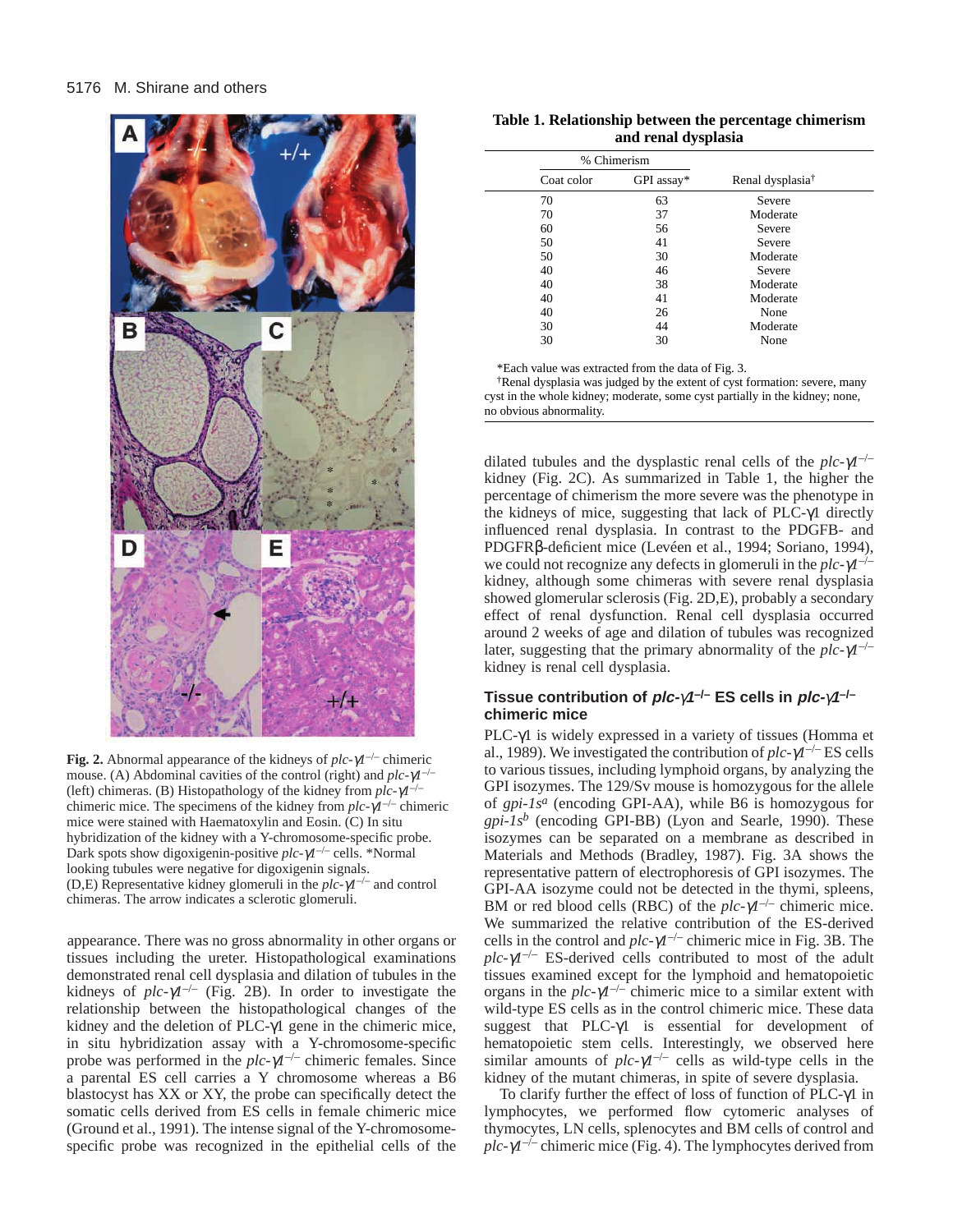129/Sv ES cells express Ly-9.1 on their membrane surface, while the lymphocytes from B6 blastocysts do not (Nakayama et al., 1993). Thus, the lymphocytes originating from ES cells can be identified by staining with anti-Ly-9.1 monoclonal antibody. The mean proportions of the  $Ly-9.1^+$  cells in the thymi, the LN, the spleens and the BM of the control chimeric mice were 8.1, 36.4, 41.2 and 23.9%, respectively. In contrast, consistent with the results of the GPI isozyme assay, very few Ly-9.1+ cells in these lymphoid organs of the *plc-*γ*1*–/– chimeric mice were detected (Fig. 4; Table 2). The total number of cells was, however, comparable between control and mutant chimeric mice.

In addition, we observed that hematopoiesis in PLC-γ1 embryos at E9.5 were extremely reduced in the macroscopic analysis (Fig. 5). Impaired hematopoiesis may, at least in part, be the cause of death in the PLC-γ1 homozygous mutant mice.

#### **In vitro differentiation of the plc**<sup>γ</sup>**<sup>1</sup>+/+, plc-**γ**1+/– and plc-**γ**1–/– ES cells into hematopoietic cells**

The differentiation of  $plc-\gamma l^{-/-}$  ES cells into hematopoietic cells might be suppressed by competition with wild-type host cells in the chimeric mice. Therefore, we investigated whether the *plc-*γ*1*–/– ES cells had the potential to differentiate into hematopoietic cells in vitro. We cultured the  $plc-\gamma l^{+/+}$ ,  $plc-\gamma l^{+/-}$  and  $plc-\gamma l^{-/-}$  ES cells on OP9 cells with or without EPO or M-CSF. The production of both primitive and definitive erythrocytes from the *plc-* $\gamma l^{-/-}$  ES cells significantly decreased as compared to those of the  $plc-\gamma l^{+/+}$  and  $plc$ <sup>γ</sup>*1*+/– ES cells (*P*<0.01) (Fig. 6A). The number of the adherent cells recovered from the  $plc-\gamma l^{-/-}$  ES cells culture was also significantly less than those from the  $plc-\gamma l^{+/+}$  and  $plc-\gamma l^{+/-}$  ES cells culture (*P*<0.01) (Fig. 6B). However, differentiation of the *plc-*γ*1*–/– ES cells into erythrocytes or the monocyte/macrophage lineage was not completely abrogated. We initially measured EPO-stimulated Ins*P*3 production in the  $plc-\gamma l^{+/+}$  (112.6 pmol/mg protein) and  $plc-\gamma l^{-/-}$  cells (30.4 pmol/mg protein), and observed that the response in the mutant cells was lower, but not completely attenuated, than that in wildtype cells. Therefore, the generation of phosphoinositides seems to be retained in  $\rho l c$ - $\gamma l^{-/-}$  cells.

# **DISCUSSION**

In concurrence with a previous report (Ji et al., 1997), germline *plc-*γ*1*–/– mice died between E8.5 and E9.5 of gestation and a delay of development was observed (data not shown), and other isoforms of PLCs,

**Table 2. Percentage of Ly9.1-positive cells and total number of thymocytes, lymph node (LN) cells, splenocytes and bone marrow (BM) cells in control (** $n=8$ **) and**  $plc$ **-** $\gamma l^{-1}$ **(***n***=11) chimeric mice**

|                                | Ly9.1-positive cells $(\% )$ |                                | Total cell numbers $(\times 10^7)$ |                                 |
|--------------------------------|------------------------------|--------------------------------|------------------------------------|---------------------------------|
|                                | Control                      | $plc-\gamma l^{-/-}$           | Control                            | $plc-\gamma l^{-/-}$            |
| Thymocytes                     | $7.7 + 2.5$                  | $0.2+0.1*$                     | $11.8 + 1.3$                       | $16.3 + 2.3$                    |
| LN cells                       | $36.4 + 6.9$                 | $1.6 + 0.7**$                  | $2.1 + 0.5$                        | $1.7 + 0.3$                     |
| Splenocytes<br><b>BM</b> cells | $41.2 + 5.9$<br>$23.9 + 5.8$ | $1.3 + 0.2**$<br>$1.6 + 0.2**$ | $13.3 + 2.7$<br>$2.1 \pm 0.5$      | $13.3 \pm 1.9$<br>$2.3 \pm 0.5$ |

Mean chimerism judged from coat color was 57.5±5.3% for control and 45.5±4.6% for *plc-*γ*1*–/– chimeric mice, respectively. Data represents mean ± s.e.m. \**P<*0.05, \*\**P<*0.01 versus control mice (Student's *t*-test).



**Fig. 3.** GPI isozyme analysis. (A) Representative pattern of GPI assay in the control and  $plc-\gamma I^{-/-}$  chimeric mice. Lysates from several tissues isolated from the chimeric mice were separated by cellulose acetate electrophoresis and stained for GPI activity as described in Materials and Methods. RB, red blood cells; BM, bone marrow, SM, skeletal muscle; Te, testis; Ep, epididymis; Bl, bladder; Ap, appendix; Lin, large intestine; Sin, small intestine; Sp, spleen; Pa, pancreas; St, stomach; Ki, kidney; Ad, adrenal; Li, liver; Di, diaphragm; Lu, lung; He, heart; Th, thymus; Es, esophagus; SG, submaxillay gland; TG, thyroid gland; To, tongue; Ey, Eye; FB, forebrain; Ce, cerebellum; SC, spinal cord and Sk, skin. (B) Quantification of the tissue distribution of the wild-type (open bars; *n*=8) and  $plc$ - $\gamma$ *l*<sup>-/</sup>– (filled bars; *n*=12) ES cells. Relative levels of the GPI isozymes were quantified by densitometry software. Each column shows the percentage contribution of wild-type or *plc*<sup>γ</sup>*1*–/– ES cells to the representative tissues isolated from the control and *plc-*γ*1*–/– chimeric mice and is expressed as the mean±s.e.m.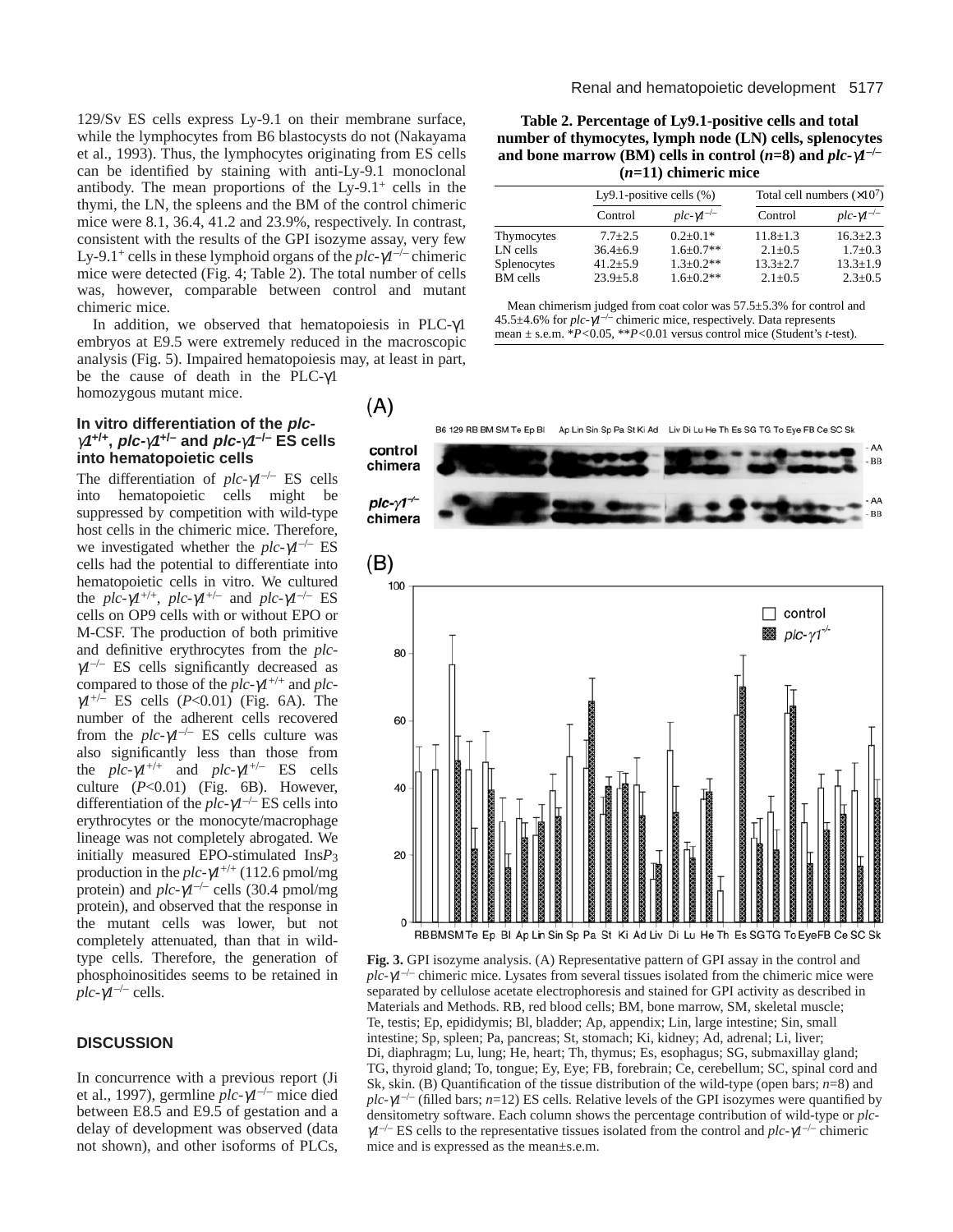

**Fig. 4.** Flow cytometric analysis of lymphocytes. Thymocytes, lymph node (LN) cells, splenocytes and bone marrow (BM) cells isolated from control (upper panel; *n*=7) and *plc-*γ*1*–/– chimeric mice (lower panel; *n*=12) were stained for Ly9.1. The dotted lines indicate the staining pattern of the cells isolated from C57/BL6 mice. Each value was expressed as the mean percentages±s.e.m. of the Ly9.1+ cells.

especially PLC- $\gamma$ 2, could not compensate for a deficiency of PLC-γ1. For further investigation, we generated and analyzed  $plc-\gamma l^{-/-}$  chimeras. The mutant chimeric mice showed severe renal dysplasia and  $plc-\gamma l^{-/-}$  cells were detected along the enlarged renal tubules. In addition, from the results of GPI isozyme assay and flow cytometoric analysis (Fig. 3 and Fig. 4), we could observe very few hematopoietic cells derived from *plc-* $\gamma$ *l*<sup>-/–</sup> ES cells in the chimeras. Fewer *plc-* $\gamma$ *l*<sup>-/–</sup> ES cells, however, differentiated into hematopoietic cells than did wildtype cells in vitro. These data suggest that PLC-γ1 plays an important role in renal development and hematopoiesis in mice and that the failure of embryonic blood cell development might cause lethality of PLC-γ1-deficient mice.

Vainio and Müller summarized molecular-based renal organogenesis (Vainio and Müller, 1997). Results from gene targeting in mice showed that some growth factors are required for renal development; glial cell line-derived neurotropic factor/Ret and fibroblast growth factor for initial organogenesis (Moore et al., 1996; Perantoni et al., 1995; Pichel et al., 1996; Sánchez et al., 1996; Schuchardt et al., 1996), PDGFB/ PDGFRβ for mesenchymal-to-epithlial differentiation (Levéen et al., 1994; Soriano, 1994) and EGF for maintenance of the tubular epithelial cells (Threadgill et al., 1995). In addition, several lines of studies indicated that renal expression of EGF was reduced in polycystic kidney disease (PKD) in both human (Weinstein et al., 1999) and animal models (Cowley and Rupp, 1995; Gattone et al., 1990; Horikoshi et al., 1991; Nakamura et al., 1993), and that this disease was ameliorated by the exogenous administration of EGF to the PKD mice (Gattone et al., 1995). The expression level of the EGF receptor was 30 fold higher in fetal kidney membranes than in the adult and PLC-γ1 was tyrosine phosphorylated in fetal kidneys but not in the adult (Cybulsky et al., 1994). We observed that renal cell dysplasia occurred around 2 weeks of age and dilation of tubules was apparent later. The dilation was limited to the

tubules lined with *plc-*γ*1*–/– cells (Fig. 2C). Hence, we assumed that the lack of PLC-γ1 aborted EGF signaling, resulting in dilation of tubules in the kidney of *plc-*γ*1*–/– chimeric mice. It is likely that PLC-γ1 is preferentially involved in the mid to late stage of renal development, probably mediated by EGF. Recently, El-Dahr et al. (El-Dahr et al., 2000) reported that renal structure was destroyed in salt-stressed bradykinin B<sub>2</sub> receptordeficient mice, which resembled our observation in *plc-*γ*1*–/– chimeric mice. Since the bradykinin  $B_2$  receptor stimulates PLC-γ1 (Venema et al., 1998), the abnormal signaling via this receptor may be also partly involved in the renal dysplasia in the  $plc-\gamma l^{-/-}$  chimeric mice.

Our observations on the kidneys of *plc-*γ*1*–/– chimeric mice are reminiscent of human multicystic renal disorder and hydronephrosis, including enlarged organs, dilation of tubules and thin walled spherical cysts (Wen et al., 1999; Winyard et al., 1997). The precise etiology of these malformations is not yet known but there is an evidence for a genetic cause. Genetic



**Fig. 5.** Hematopoiesis in the PLC-γ1-deficient mice at E9.5.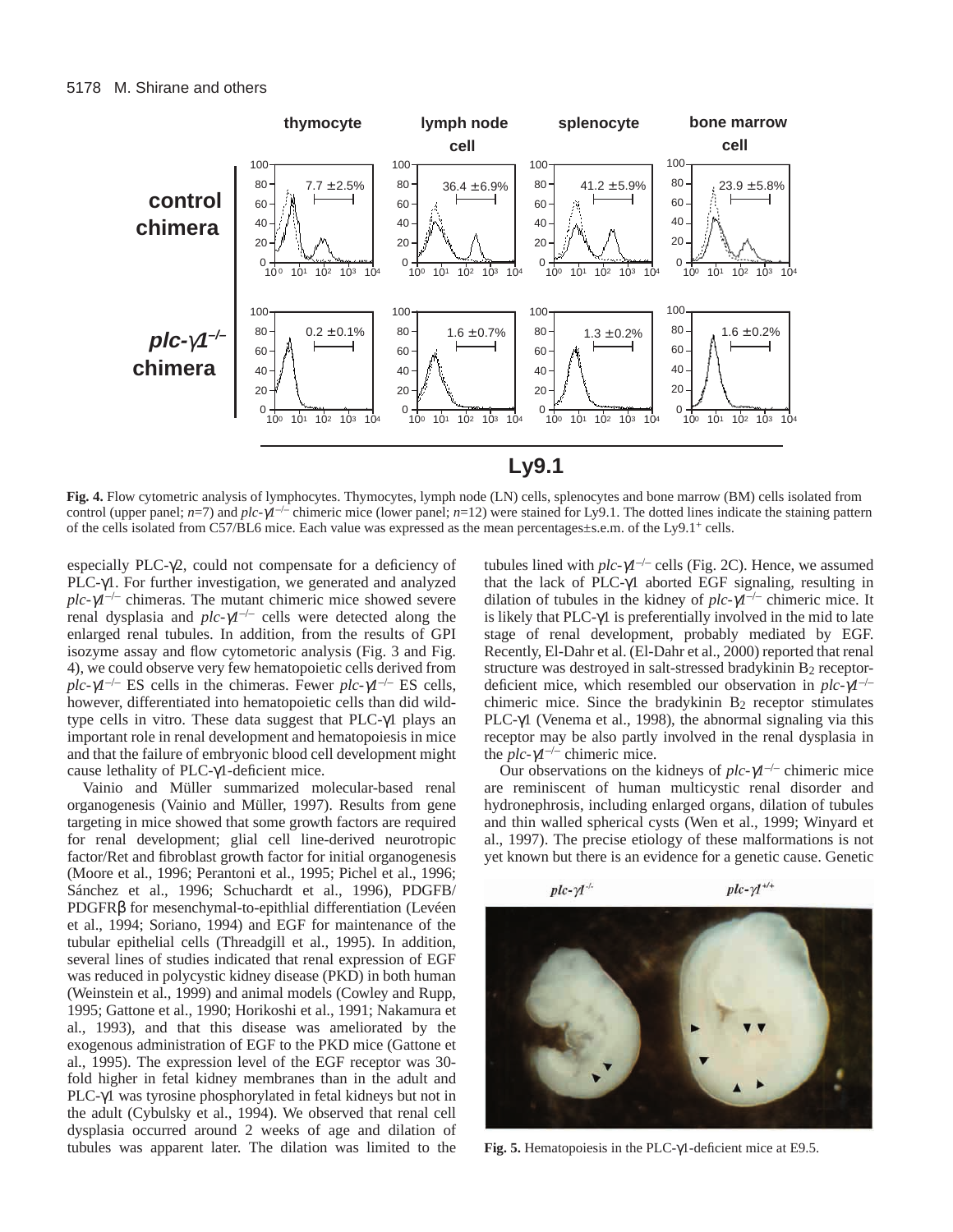

**ES cells genotypes**

**Fig. 6.** In vitro differentiation of the wild-type  $(++),$  *plc-* $\gamma$ *l*<sup>+/-</sup> $(+)$  and *plc-* $\gamma$ *l*<sup>-/-</sup> $(-)$  ES cells. (A) ES cells differentiated into primitive erythrocytes (Ery<sup>P</sup>) and definitive erythrocytes (Ery<sup>D</sup>) with or without erythropoietin (EPO). Ery<sup>P</sup> production at the 7th day (left) and Ery<sup>D</sup> production at the 13th day (right) were investigated. (B) ES cells were differentiated to monocytes/macrophage with or without macrophage colony-stimulating factor (M-CSF) by co-culture with the stromal cell line, OP9. Total numbers of adherent cell on the tenthth day were counted. Data represent mean±s.e.m. from six independent experiments.

linkage to a single locus on chromosome 6p has been found for congenital hydronephrosis (Wen et al., 1999) and chromosome 19p for multicystic renal dysplasia (Groenen et al., 1996). However, it does not seem that the lack of PLC-γ1 explains these disorders in human since the human *plc-*γ*1* gene is located on chromosome 20p (Rothschild et al., 1992).

Various factors simultaneously or systemically participate in hematopoiesis (Morrison-Graham and Takahashi, 1993; Levéen et al., 1994; Shalaby et al., 1995; Soriano, 1994). GATA2 deficient mice die of severe anemia between E9.5 and E11.5 of gestation and the differentiation of *gata2*–/– ES cells to RBC in vitro was considerably reduced as compared to that of wild-type ES cells (Tsai et al., 1994). Likewise, hematopoietic cells derived from *gata2*–/– ES cells were not observed in the *gata2*–/– chimera. Thus, this discrepancy between chimeras and cell culture may be due to competition in vivo between wild-type and mutant cells. In our study,  $plc-\gamma l^{-/-}$  cells responded to EPO and M-CSF. Since the stimulation of EPO and M-CSF receptors recruited and activated both PLC-γ1 (Ren et al., 1994) and PLC- $\gamma$ 2 (Boudot et al., 1999; Bourette et al., 1997), the latter might compensate for the former; PLC-γ1-deficient erythrocytes and monocytes/macrophages were recovered in vitro. However, PLC-γ2-deficient mice, unlike PLC-γ1-deficient mice, were viable and the responses of BM hematopoietic progenitor cells to EPO and CSFs were not affected even in the absence of PLC $γ2$  (Wang et al., 2000). Thus, it is likely that PLC- $γ2$  was not sufficient to compensate for the lack of PLC-γ1 in the hematopoiesis in vivo.

It remains unclear why developmental abnormalities were observed only in the kidney and hematopoietic cells of *plc-* $\gamma l^{-/-}$  chimeric mice. It may be possible that many more growth factors are simultaneously involved in renal development and hematopoiesis than in other organs, or that PLC-γ1 is essential for the growth factor-dependent mitogenesis in the hematopoietic and renal cells but dispensable for others. A deficiency of PLC-γ1 impaired hematopoiesis in the chimeras

and this may, at least in part, be the cause of death in the PLCγ1 homozygous mutant mice.

We thank Drs Kei-ichi Nakayama and Keiko Nakayama for helpful discussions, and Mr Minoru Takahashi, Hiroyuki Tateishi and Ms Noriko Shinbori for technical assistance. We are also very grateful to Dr Dennis Y. Loh, the previous director at Nippon Roche Research Center (NRRC). This work is supported by NRRC.

## **REFERENCES**

- Berger, C. N., Tam, P. P. L. and Strum, K. S. (1995). The development haematopoietic cells is based in embryonic stem cell chimeras. *Dev. Biol.* **170**, 651–663.
- **Boudot, C., Petitfrere, E., Kadri, Z., Chretien, S., Mayeux, P., Haye, B. and Billat, C.** (1999). Erythropoietin induces glycosylphosphatidylinositol hydrolysis. Possible involvement of phospholipase c-γ2. *J. Biol. Chem.* **274**, 33966-33972.
- **Bourette, R. P., Myles, G. M., Choi, J. L. and Rohrschneider, L. R.** (1997). Sequential activation of phosphatidylinositol 3-kinase and phospholipase Cγ2 by the M-CSF receptor is necessary for differentiation signaling. *EMBO J.* **16**, 5880-5893.
- **Bradley, A.** (1987). *Teratocarcinoma and Embryonic Stem Cells: A Practical Approach*, pp.113-152. Oxford: IRL Press.
- **Cantrell, D.** (1996). T cell antigen receptor signal transduction pathways. *Ann. Rev. Immunol.* **14**, 259-274.
- **Cowley, B. D. and Rupp, J. C.** (1995). Abnormal expression of epidermal growth factor and sulfated glycoprotein SGP-2 messenger RNA in a rat model of autosomal dominant polycystic kidney disease. *J. Am. Soc. Nephrol.* **6**, 1679-1681.
- **Crosby, J. R., Seifert, R. A., Soriano, P. and Bowen-Pope, D. F.** (1998). Chimaeric analysis reveals role of Pdgf receptors in all muscle lineages. *Nature Genet.* **18**, 385-388.
- **Cybulsky, A. V., Goodyer, P. R. and McTavish, A. J.** (1994). Epidermal growth factor receptor activation in developing rat kidney. *Am. J. Physiol.* **267**, 428-436.
- **Doetschman, T. C., Eistetter, H., Katz, M., Schmidt, W. and Kemler, R.** (1985). The in vitro development of blastocyst-derived embryonic stem cell lines: formation of visceral yolk sac, blood islands and myocardium. *J. Embryol. Exp. Morphol.* **87**, 27-45.
- **El-Dahr, S. S., Harrison-Bernard, L. M., Dipp, S., Yosipiv, I. V. and Meleg-**